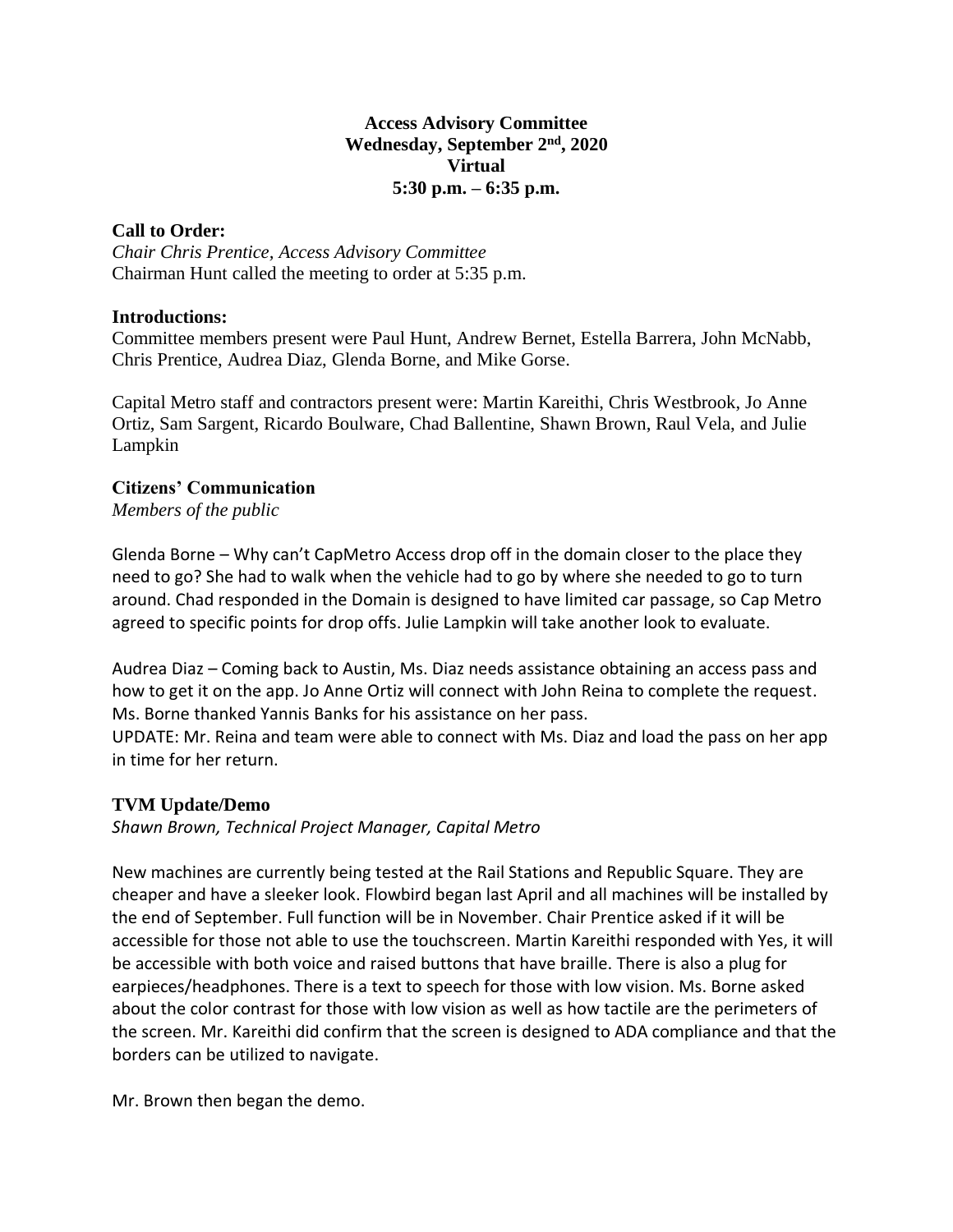Chair Prentice asked if text-to-speech remains on? Mr. Brown – no, the text-to-speech does not stay on. Working on the future, adding a voice activate-voice start. Mr. Brown then proceeded to walk through a transaction from start to finish. Due to the volume around high traffic areas like Republic Square, sound decibels will need to be reviewed. Chair Prentice recommended adding plexiglass barriers to help with the sound. Mr. Gorse stated if it would be possible to minimize the "options" note on each screen. Ms. Borne noted that the white on blue is not a strong enough contrast and to add more contrast. Mr. Brown did address that there are 2 different shades of blue to help distinguish and has also received this in previous feedback so he will follow-up. Mr. Gorse added, "is there any option for those with tremors or motor issues?" The larger squares will help with that [motor issues]. The dimensions are 5.3" H x 1.5" W with the insert 3.8" H. Ms. Barrera asked if the letters A-E are static. Yes, but they are not all utilized at the same time so the space in between is easy to read. Ms. Borne asked if the machines are wheelchair accessible. Mr. Kareithi answered with yes, 40" up to 60".

Mr. Brown ended by thanking everyone for the feedback and will take with him.

### **Accessibility Training**

*Martin Kareithi, Program Manager Accessible Services*

In August, Capital Metro held training for staff on accessible documents. The hope is to continue in the future. Mr. Hunt mentioned that styling a document in Braille and how to make spreadsheets accessible would be helpful. Chair Prentice noted to remind people to send a pdf by saving and sending rather than scanning. Mr. Kareithi stated it was driven home in training.

### **Access Enrollment Update**

*Chad Ballentine, VP, Demand Response and Innovative Mobility*

In-person certification has been suspended since mid-March. Staff are rotating on-site to reduce the number of people exposed at a time. Currently, only emergency eligibility (temporary and unconditional) is being approved. This temporary ID is valid between 3 to 12 months. Demand response is providing people advanced notice that they do not need additional information for a recertification to be completed at this time.

Renovations to the offices are now complete. There are two doors, an employee entrance and a customer entrance. Barriers have been added to keep people separate and good air flow. Sanitizing and doing a phased approach are incorporated into regular practice. Appointments will be staggered to limit contact to other people.

Chair Prentice asked if Capital Metro is also following CDC guidelines. Per Mr. Ballentine, Cap Metro is following the CDC safeguards. The CDC has interviewed Cap Metro regarding what we have been and are doing for safety. Mr. Hunt asked about appeals and if they will be remote. Mr. Ballentine stated that no one is being denied currently. This sparked a lot of concern regarding recertification for permanent issues and if the process could be simplified.